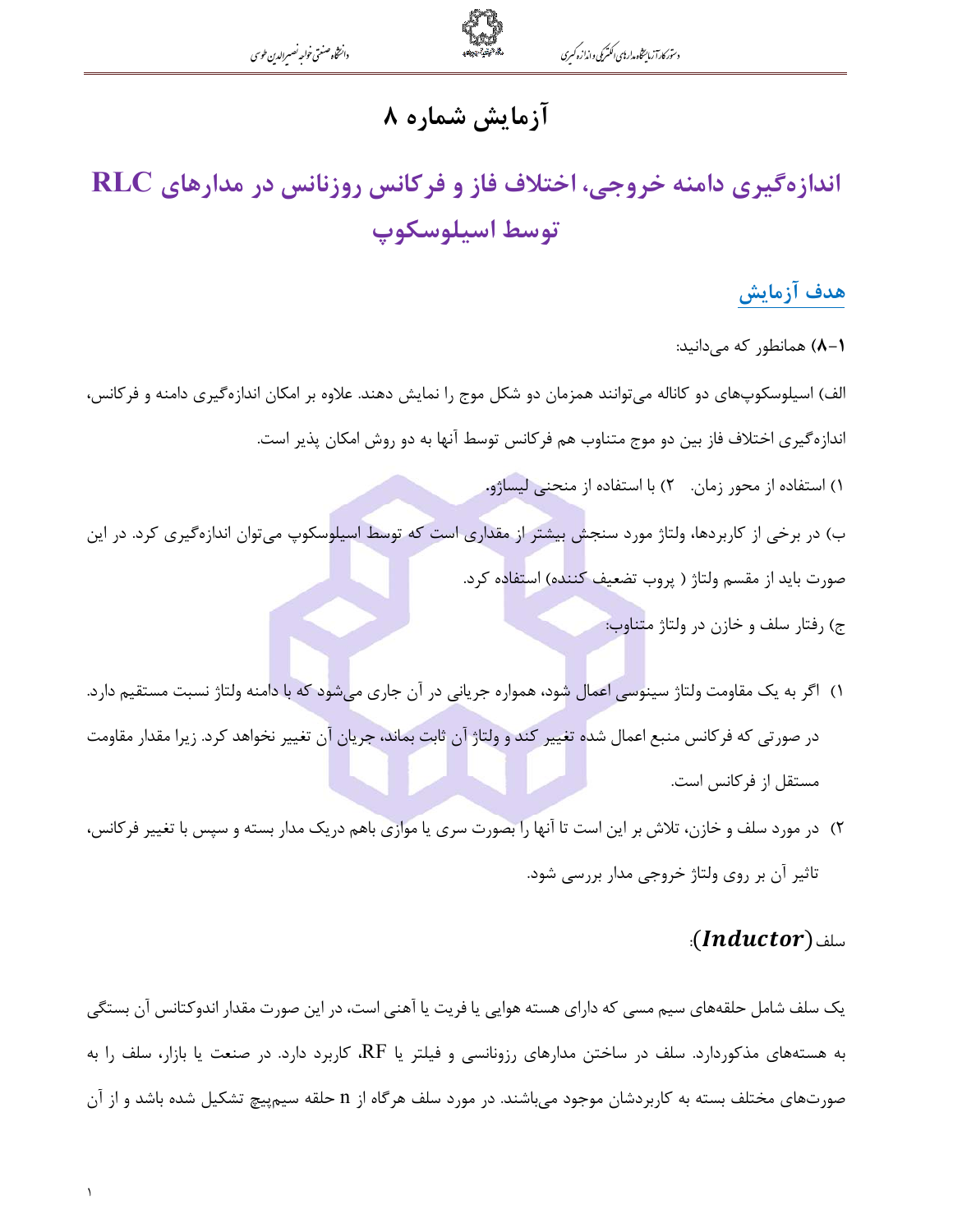دانتخاه صنعتى خواجه تصسرالدين طوسى



جریان  $\mathrm I$  را عبور دهیم به مقدار (آمپردور) $I=\alpha\times I$  ولتاژ مغناطیسی تولید میشود. ضریب نفوذ  $(\mu)$  همان مقاومت مغناطیسی(همانند مقاومت الکتریکی) است که باعث تغییر مقدار هدایت مغناطیسی می شود.

a)Toroid Coil = سیم پیچ حلقوی **b) Solenoid Coil** = سيم پيچ ساده



مدار معادل معادل یک سلف بصورت شکل زیر است. کاربرد سلف بیشتر برای محدود کردن جریان است.<br>C Equivalent circuit of an inductor

خازن موازی با سلف و مقاومت س<mark>ری</mark> در مدار معادل شکل بالا، خازن ناخواسته (به ویژه در فرکانسهای بالا) را یا همان

Stray capacitance is an unwanted capacitance in a circuit) Stray Capacitance است. هر دو سطح با پتانسیل الکتریکی متفاوت یک خازن تشکیل می دهند. خازن می تواند برای جلوگیری یا مسدود کردن سیگنالهای فرکانس پایین استفاده شود. در صورتیکه در فرکانس های بالا این خازن یک عامل مزاحم برای سلف میباشد. گاهی اوقات موجب نوسانهای ناخواسته در مدار می شوند.

می،دانید که خازن در جریان متناوب باعث ایجاد اختلاف فاز  $\ket{90}^{\circ}$  بین جریان و ولتاژ آن میشود که نسبت ولتاژ به جریان به صورت  $X_C$  ( راکتانس خازنی یا مقاومت خازنی)خواهد بود. در صورتیکه سلف در جریان متناوب باعث ایجاد اختلاف فاز بین جریان و ولتاژ میشود. همچنین نسبت ولتاژ به جریان به صورت  $\bm{X_L}$ ( راکتانس سلفی یا مقاومت القایی) میباشد.  $-90^{\circ}$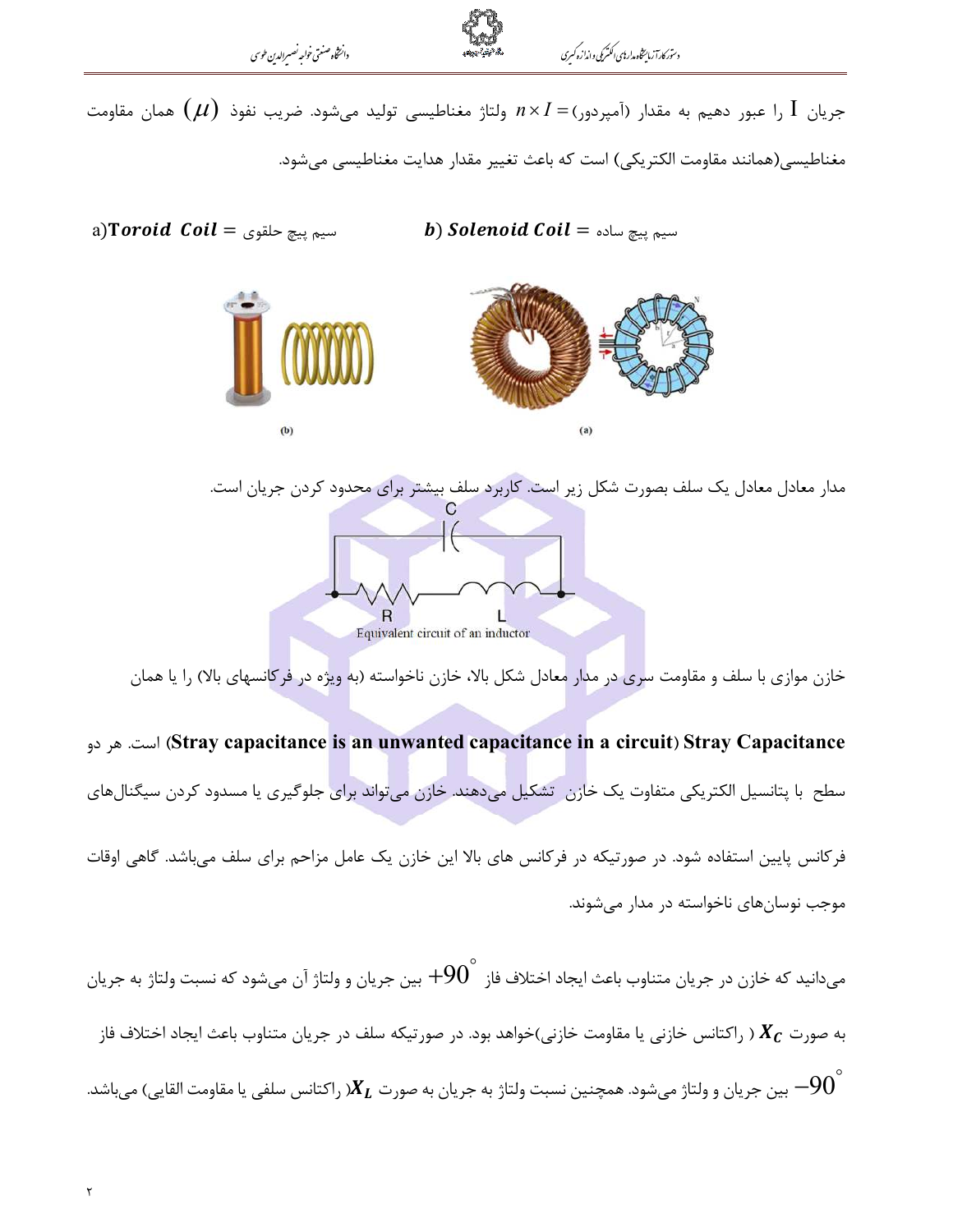دان<br>ثاه صنعتی خواجه نصسرالدین طوسی



مدار  ${\rm LC}$  سری: امپدانس کل $Z$ ) برابر است با  $X_{L}-X_{L}-Z=Z$  و در زمان تشدید  $Z=0$ خواهد شد (یعنی (A-۲

سلف و خازن اتصال کوتاه خواهند شد). با توجه به روابط زیر در زمان تشدید امپدانس اهمی خواهد شد:







مدار  ${\bf LC}$  موازی: امپدانس کل $(Z)$ ) برابر است با  $Z=\dfrac{X_L{\times}X_C}{(X_I-X_C)}$  و در زمان تشدید  ${\bf Z}={\bf Z}$ خواهد شد (یعنی ( ${\bf LC}$ سلف و خازن مدار باز خواهد شد).  $\frac{\mathrm{X_L}}{\mathsf{[OO]}}$  $Z = Z_L \parallel Z_C = j\omega L \parallel \frac{-j}{\omega C} = \frac{\frac{\omega L}{\omega C}}{j(\omega L - \frac{\omega L}{\omega C})} = \frac{-j\omega L}{\omega^2 LC - 1}$  $V_{in}$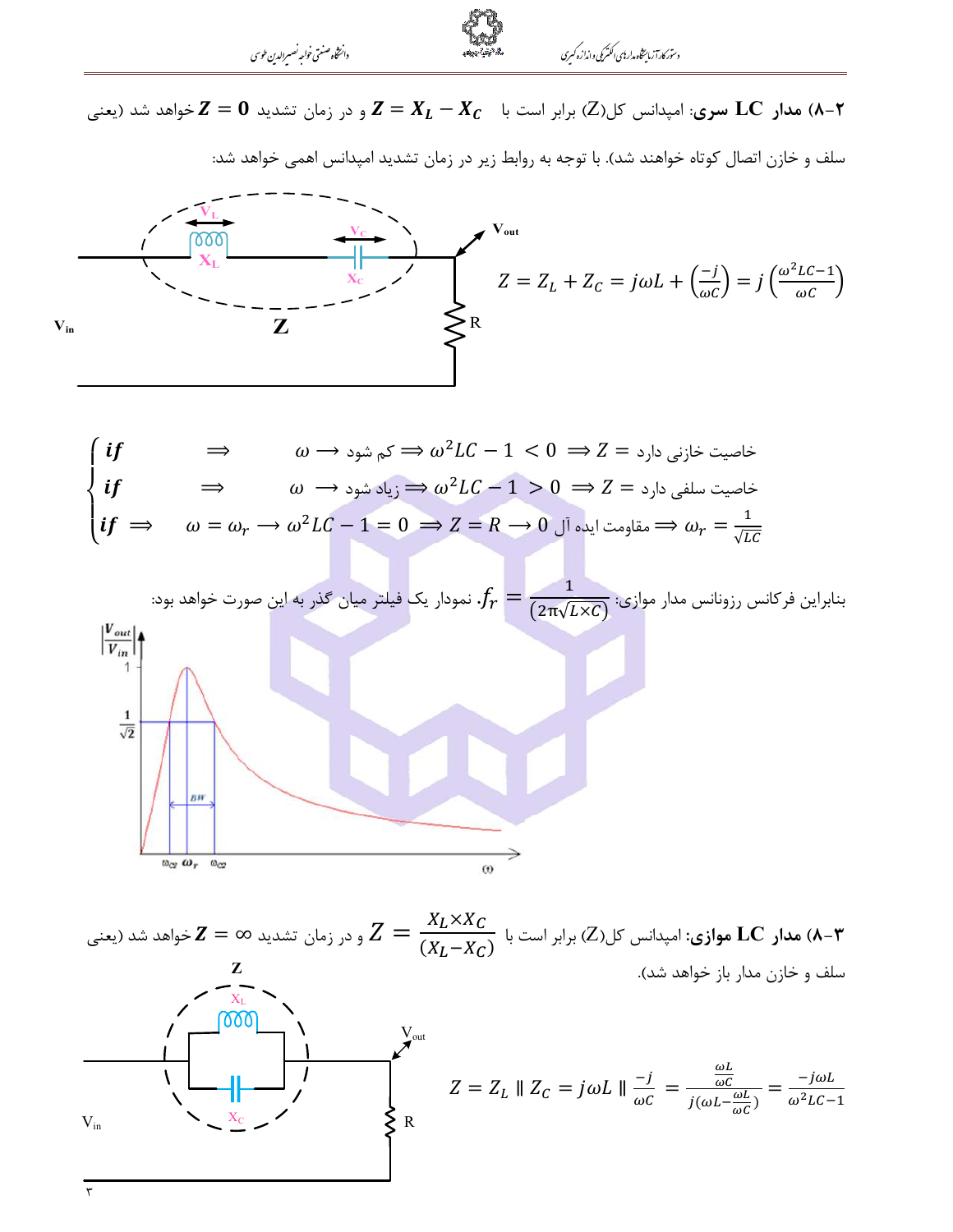$\mathbf{\acute{r}}$ 

$$
\begin{cases}\n\text{if} & \Rightarrow & \omega \to \infty \\
\text{if} & \Rightarrow & \omega^2 L C - 1 < 0 \Rightarrow Z = \infty \\
\text{if} & \Rightarrow & \omega^2 L C - 1 > 0 \Rightarrow Z = \infty \\
\text{if} & \omega = \omega_r \to \omega^2 L C - 1 = 0 \Rightarrow Z = R \to \infty\n\end{cases}
$$



$$
\begin{cases}\n\text{if } l_{Circuit} = Max \rightarrow V_C = 0 \Rightarrow Q = \frac{L\omega_r}{R} \rightarrow 0 \\
\text{if } V_C = Max \rightarrow l_{Circuit} = 0 \Rightarrow Q = \frac{1}{RC\omega_r} \rightarrow 0\n\end{cases}
$$

شکل زیر نمودارگین فیلتر میان گذر تقریبا با پنهای باند کم و زیاد را برحسب 
$$
(GAIN = A_V(f) = \left|\frac{V_{out}}{V_{in}}\right|)
$$

دهد.

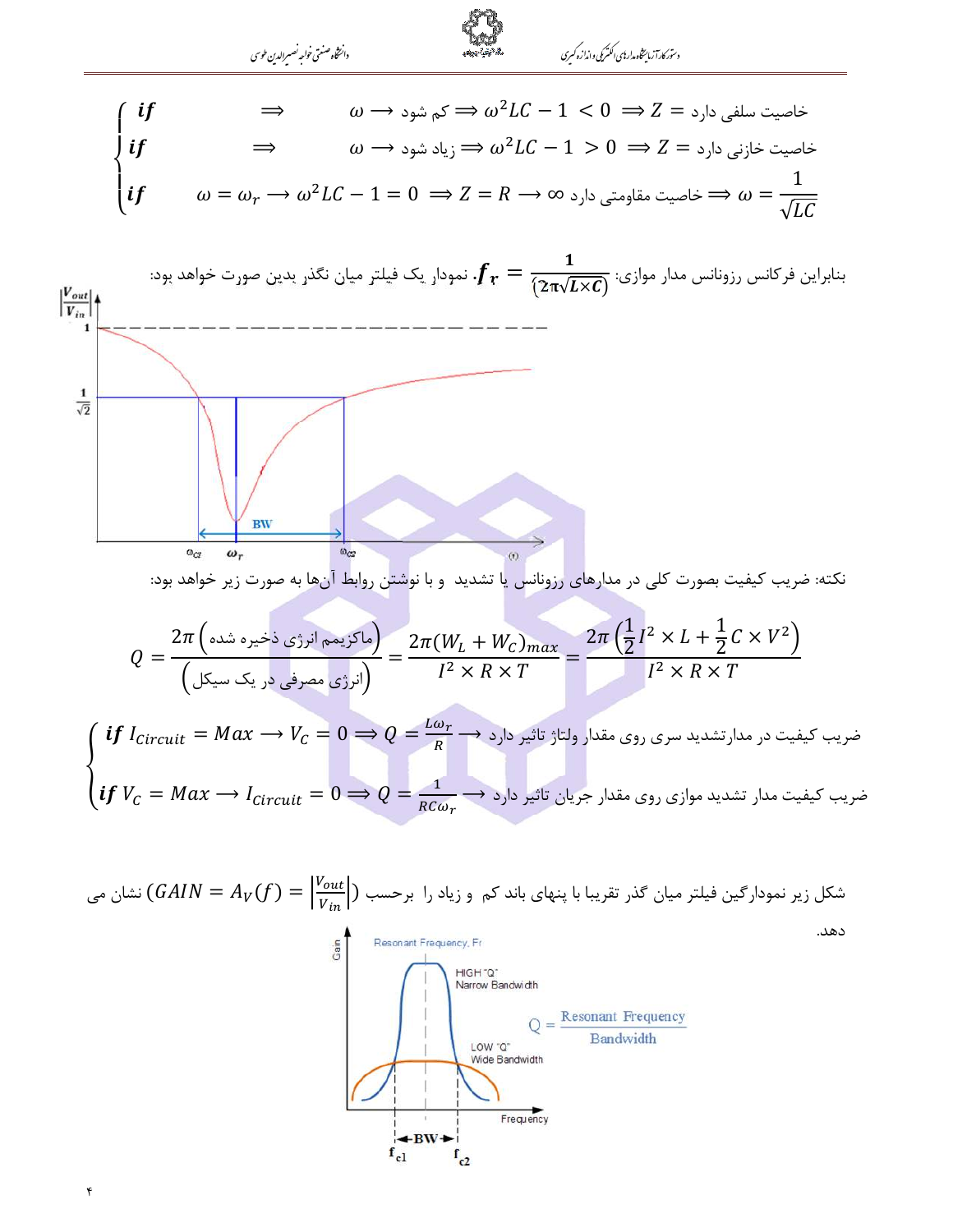دانتثاه صنعتى خولعه نصيرالدين طوسى



### شرح آزمایش(۸-۱)

اندازه گیری ولتاژ دو سر مقاومت  $R_2$  با تغییر فرکانس توسط اسیلوسکوپ (پروپ تضعیف کننده) مدار صفحه زیر را ببندید و تغییرات ولتاژ دوسر مقاومت  $\bm{R}_2$  را برحسب فرکانس در جدول یادداشت نمایید. نکته : پس از هر بار تغییر فرکانس سیگنال ژنراتور، دقت کنید که دامنه  $\bm V_{\bm g(\bm p - \bm p)}$  همواره ثابت و  $8\rm V$  بماند.



با توجه به برابر بودن مقادیر مقاومتها (ی
$$
R_1 = R_2
$$
)، باید همواره ( $V_{(out=R2)} = \frac{1}{2} V_{(in=g)}$ شود. علت کاهش ولاتاژ
$$
V_{R2}
$$
همواره ورکانسهای بالا با ذکر فرمول و رابطه برداری بنویسید.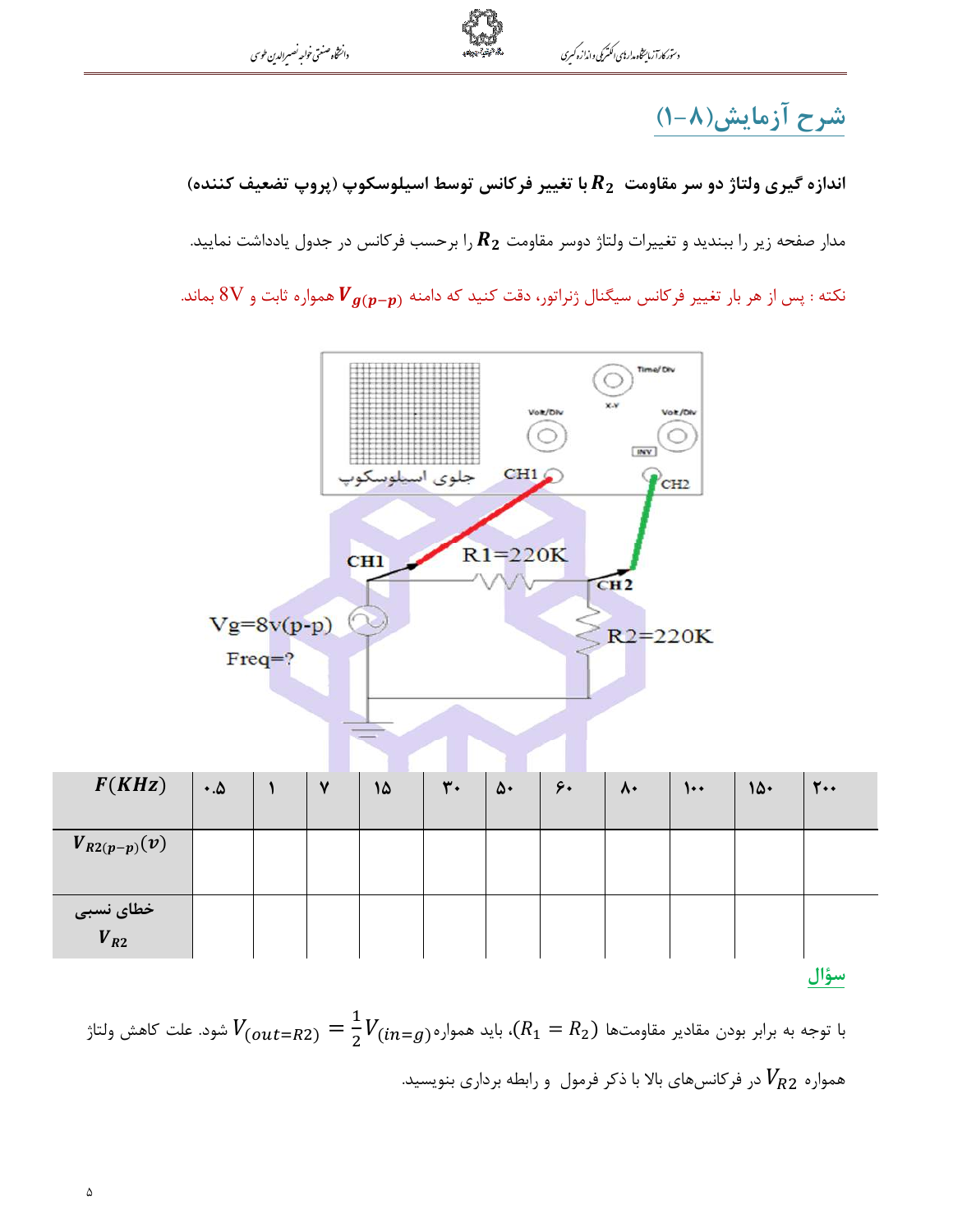دانتثاه صنعتى خواجه نصسيرالدين طوسى



## شرح آزمایش(۸-۲)

تعیین فرکانس روزنانس مدار  ${\rm LC}$  موازی با تغییر فرکانس

مدار زیر را با سلف مورد نظر بسته و تغییرات ولتاژ دو سر مقاومت  ${\rm R}$  را برحسب فرکانس در جدول یادداشت نمایید. سلفهای **بشكهاى** شبيه خازنهاى الكتروليتى هستند ولى بدنهاى نامتقارن دارند.

| 10mH<br>CH <sub>2</sub><br>L<br><b>Barrel Inductor</b><br>CH1<br>$\mathcal{C}$<br>$R_{L}$<br>100nF<br>$2K\Omega$<br>$V = 5v(p-p)$<br>نکته مهم : پس از هر بار تغییر فرکانس سیگنال ژنراتور، دقت کنید که دامنه $\bm V_{\bm g(\bm p-\bm p)}$ همواره ثابت و 5V بماند. |           |                    |  |   |          |           |    |                        |               |              |                               |  |
|------------------------------------------------------------------------------------------------------------------------------------------------------------------------------------------------------------------------------------------------------------------|-----------|--------------------|--|---|----------|-----------|----|------------------------|---------------|--------------|-------------------------------|--|
| F(KHz)                                                                                                                                                                                                                                                           | $\ddotsc$ | $\cdot$ . $\Delta$ |  | ٣ | $\Delta$ | $\lambda$ | 15 | $\mathsf{r}\mathsf{a}$ | $\mathcal{F}$ | $\mathsf{A}$ | $\mathsf{L}\bullet\mathsf{L}$ |  |
| $V_{R(p-p)}(v)$                                                                                                                                                                                                                                                  |           |                    |  |   |          |           |    |                        |               |              |                               |  |
| $V_R$ خطای مطلق                                                                                                                                                                                                                                                  |           |                    |  |   |          |           |    |                        |               |              |                               |  |
| $V_R$ خطای نسبی                                                                                                                                                                                                                                                  |           |                    |  |   |          |           |    |                        |               |              |                               |  |
| سؤال<br>ا) منحنی تغییرات $\bm V_{\bm R(\bm p-\bm p)}$ را برحسب تغییرات فرکانس رسم نمایید. فرکانس رزونانس یا تشدید را هم بصورت تئوری<br>و هم از روی جدول بدست آورده، سپس با یکدیگر مقایسه کنید. $f_{r}=\frac{1}{(2\pi\sqrt{L\times{\cal C}})}$                    |           |                    |  |   |          |           |    |                        |               |              |                               |  |

- ۲) نام این فیلتر چیست؟ چرا در فرکانس رزونانس بدست آمده مقدار ولتاژ خروجی نزدیک صفر نمی شود و با تحلیلهای تئوري همخواني كامل ندارد؟
	- ۳) پهنای باند را از روی منحنی تغییرات ولتاژ خروجی بدست آورده و با استفاده از روابط تئوری صحت آنرا ثابت کنید.